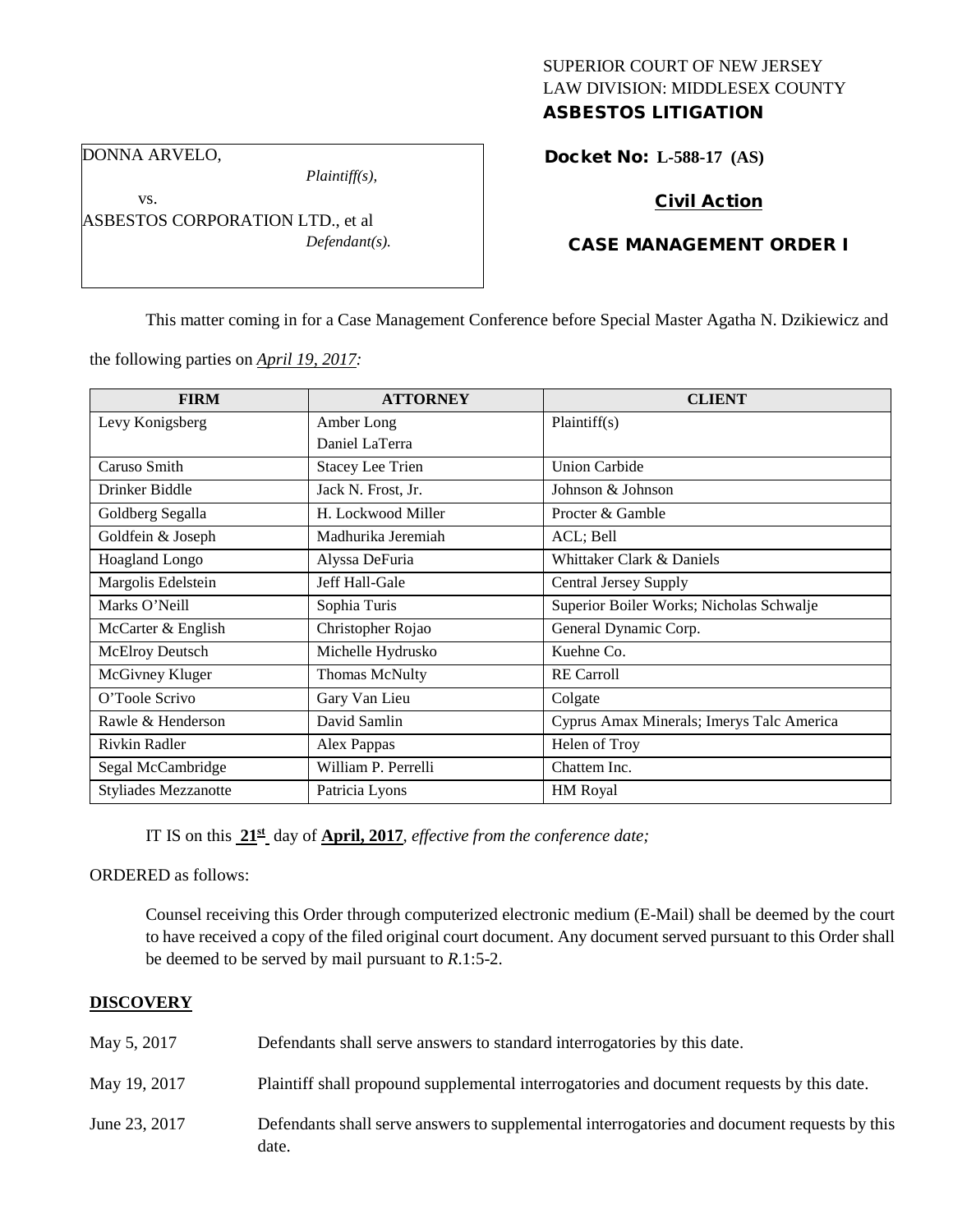| May 19, 2017    | Defendants shall propound supplemental interrogatories and document requests by this date.                                                                                                                  |
|-----------------|-------------------------------------------------------------------------------------------------------------------------------------------------------------------------------------------------------------|
| June 23, 2017   | Plaintiff shall serve answers to supplemental interrogatories and document requests by this<br>date.                                                                                                        |
| August 31, 2017 | Fact discovery, including depositions, shall be completed by this date. Plaintiff's counsel shall<br>contact the Special Master within one week of this deadline if all fact discovery is not<br>completed. |
| August 31, 2017 | Depositions of corporate representatives shall be completed by this date.                                                                                                                                   |

### **EARLY SETTLEMENT**

October 16, 2017 Settlement demands shall be served on all counsel and the Special Master by this date.

#### **SUMMARY JUDGMENT MOTION PRACTICE**

- September 22, 2017 Plaintiff's counsel shall advise, in writing, of intent not to oppose motions by this date.
- October 6, 2017 Summary judgment motions shall be filed no later than this date.
- November 3, 2017 Last return date for summary judgment motions.

#### **MEDICAL DEFENSE**

- September 1, 2017 Plaintiff shall serve medical expert reports by this date.
- September 1, 2017 Upon request by defense counsel, plaintiff is to arrange for the transfer of pathology specimens and x-rays, if any, by this date.
- November 15, 2017 Defendants shall identify its medical experts and serve medical reports, if any, by this date. In addition, defendants shall notify plaintiff's counsel (as well as all counsel of record) of a joinder in an expert medical defense by this date.

### **LIABILITY EXPERT REPORTS**

- September 29, 2017 Plaintiff shall identify its liability experts and serve liability expert reports or a certified expert statement by this date or waive any opportunity to rely on liability expert testimony.
- November 15, 2017 Defendants shall identify its liability experts and serve liability expert reports, if any, by this date or waive any opportunity to rely on liability expert testimony.

#### **ECONOMIST EXPERT REPORTS**

September 29, 2017 Plaintiff shall identify its expert economists and serve expert economist report(s), if any, by this date or waive any opportunity to rely on economic expert testimony.

# November 15, 2017 Defendants shall identify its expert economists and serve expert economist report(s), if any, by this date or waive any opportunity to rely on economic expert testimony.

\_\_\_\_\_\_\_\_\_\_\_\_\_\_\_\_\_\_\_\_\_\_\_\_\_\_\_\_\_\_\_\_\_\_\_\_\_\_\_\_\_\_\_\_\_\_\_\_\_\_\_\_\_\_\_\_\_\_\_\_\_\_\_\_\_\_\_\_\_\_\_\_\_\_\_\_\_\_\_\_\_\_\_\_\_\_\_\_\_\_\_\_\_\_\_\_\_\_\_\_\_\_\_\_\_\_\_\_\_\_